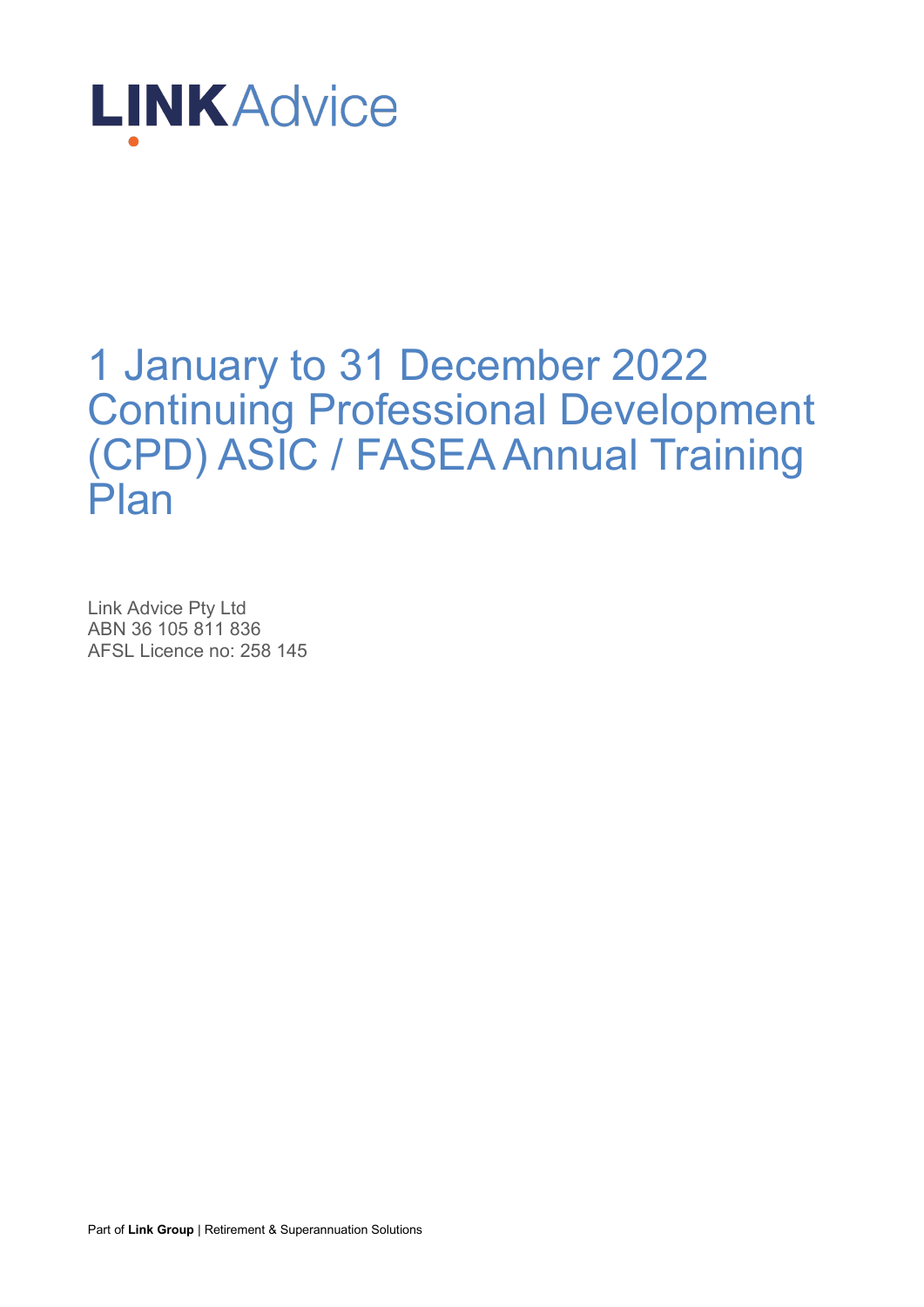#### Information

| Owner                   | Link Advice Pty Ltd, Compliance Manager                                                    |
|-------------------------|--------------------------------------------------------------------------------------------|
| Department              | Advice                                                                                     |
| Document name           | 2022 Continuing Professional Development (CPD) ASIC / FASEA<br><b>Annual Training Plan</b> |
| <b>Review Frequency</b> | Annually                                                                                   |
| <b>Next Review Date</b> | 1 December 2022                                                                            |

#### Document Version Control

| <b>Version</b> | <b>Date</b> | <b>Changed by</b><br>(name) | <b>Changed by (Title)</b>                                                                    | <b>Changes made</b> |
|----------------|-------------|-----------------------------|----------------------------------------------------------------------------------------------|---------------------|
| 1              | 8/11/2021   | Lisa Craig                  | Education, Risk and<br><b>Compliance Coordinator</b>                                         | New training plan   |
| 1              | 8/11/2021   |                             | Circulated to risk & compliance<br>committee                                                 | Reviewed & Approved |
| 1              | 29/11/2021  | Dee McGrath                 | <b>Chief Executive Officer</b><br>Retirement & Superannuation<br><b>Solutions Link Group</b> | Approved            |
|                |             |                             |                                                                                              |                     |
|                |             |                             |                                                                                              |                     |
|                |             |                             |                                                                                              |                     |
|                |             |                             |                                                                                              |                     |
|                |             |                             |                                                                                              |                     |
|                |             |                             |                                                                                              |                     |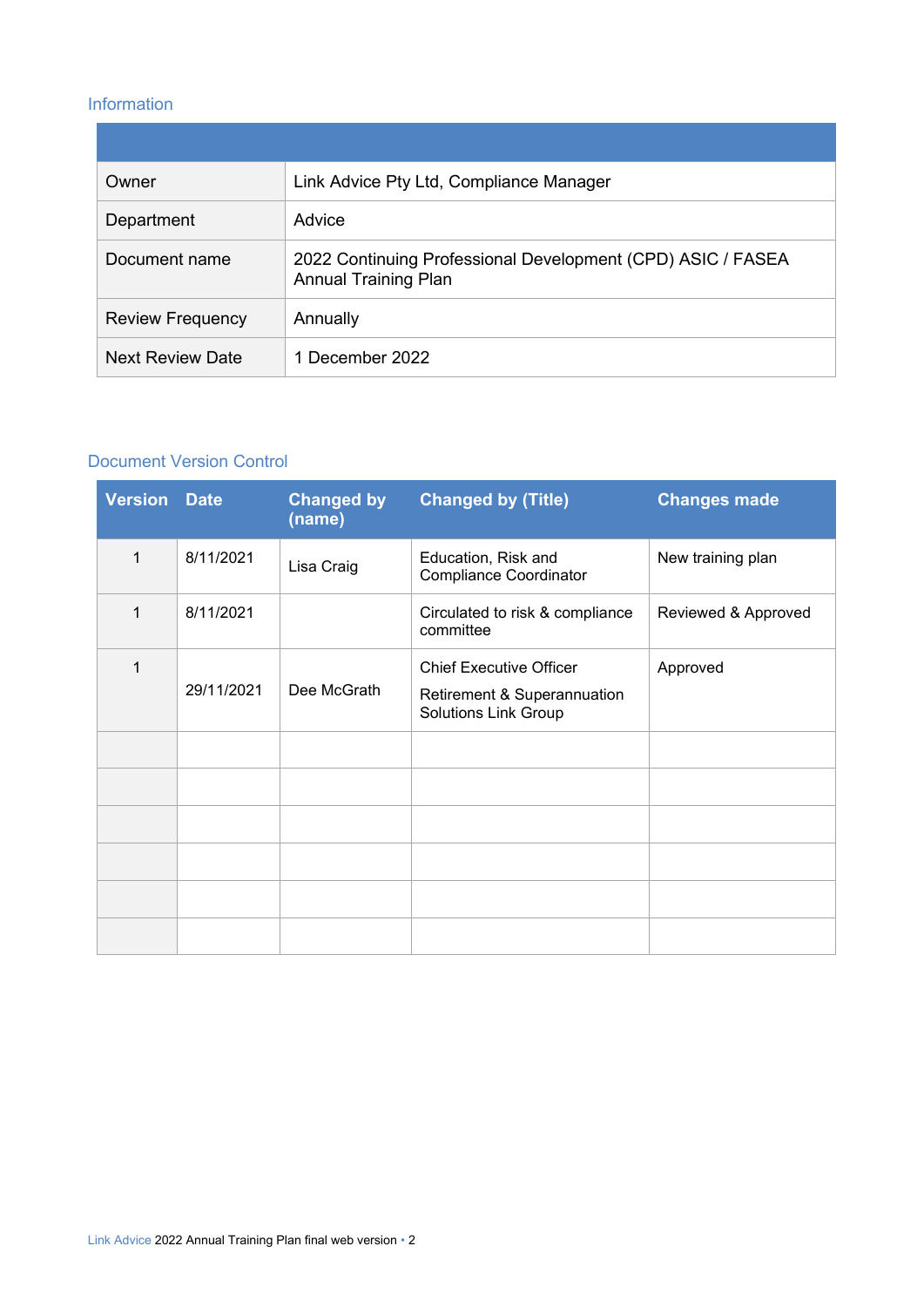# **Contents**

| 1 January to 31 December 2022 Continuing Professional Development (CPD) ASIC / |
|--------------------------------------------------------------------------------|
|                                                                                |
|                                                                                |
|                                                                                |
|                                                                                |
|                                                                                |
|                                                                                |
| CPD Obligations of Part Time Relevant                                          |
|                                                                                |
|                                                                                |
|                                                                                |
|                                                                                |
|                                                                                |
|                                                                                |
|                                                                                |
|                                                                                |
|                                                                                |
|                                                                                |
|                                                                                |
| Existing Relevant Providers new to Link                                        |
|                                                                                |
|                                                                                |
| Relevant Providers not meeting the CPD                                         |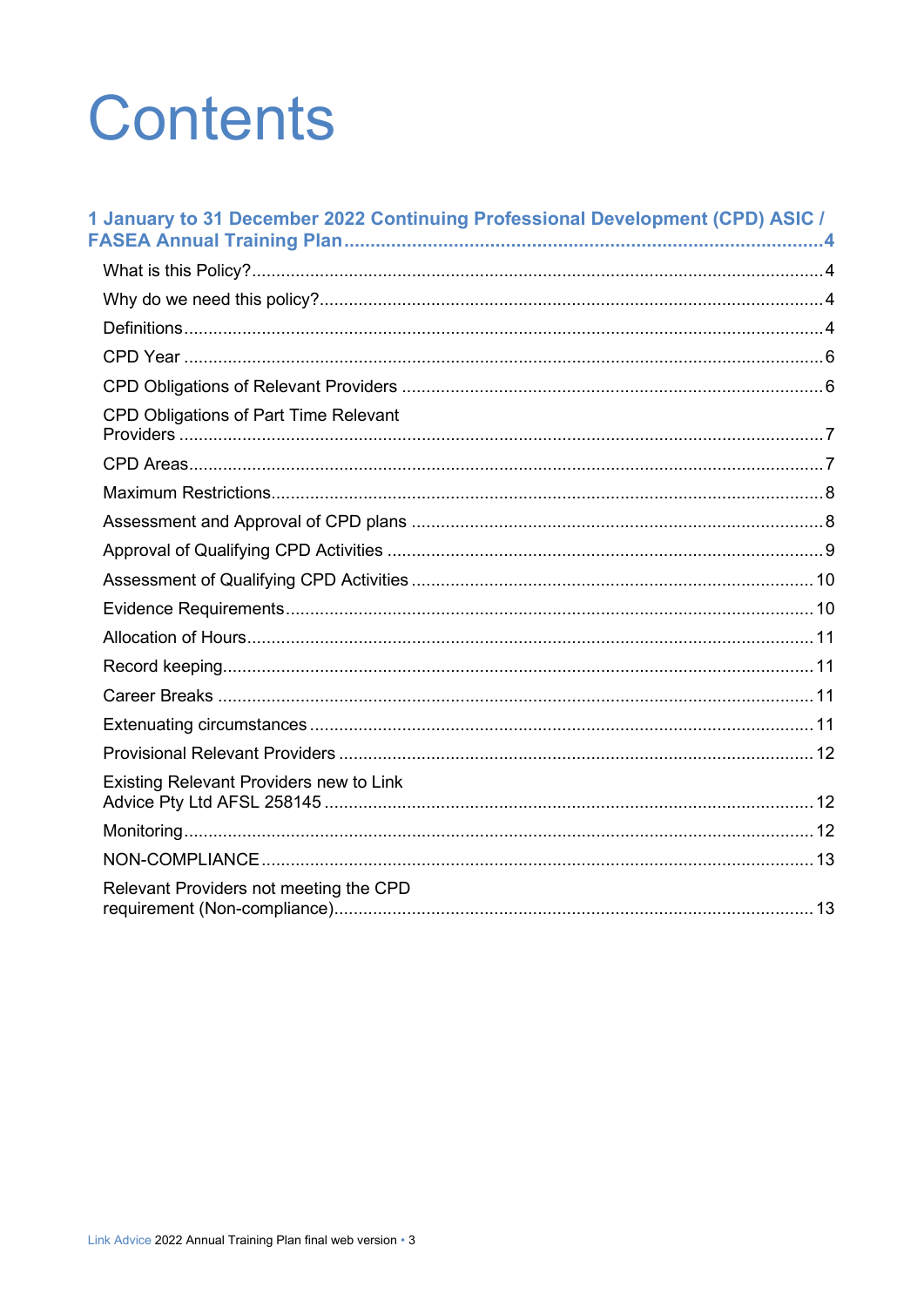### **1 January to 31 December 2022 Continuing Professional Development (CPD) ASIC / FASEA Annual Training Plan**

#### **What is this Policy?**

This policy applies to Link Advice Pty Ltd ABN 36 105 811 836 / AFSL 259145 in compliance with *Corporations (Relevant Providers Continuing Professional Development Standard) Determination 2018*. Specifically, it applies to all Relevant Providers (Authorised Representatives), Management and those employees who are responsible for supervising, monitoring and preparing advice documents for the Authorised Representatives by the stated licensee.

#### **Why do we need this policy?**

Continuing Professional Development (CPD) is an essential component of being a professional and embeds a culture of lifelong learning. This policy embeds a CPD framework and outlines the CPD requirements under *Corporations Amendment (Professional Standards of Financial Advisers) Act 2017 (Cth)* and *Corporations (Relevant Providers Continuing Professional Development Standard) Determination 2018,* which requires all individuals identified as 'relevant providers' to meet the requirements for CPD set by the Financial Adviser Standards and Ethics Authority Limited (FASEA) and ASIC.

The FASEA Code of Ethics applies from 1 January 2020. This code contains Standard 10 which imposes, an ethical duty, as a requirement to develop and maintain a high level of relevant knowledge and skills. By meeting this Continuing Professional Development Annual Training Plan, it will assist with meeting this standard 10 of the Code of Ethics.

This document outlines the overarching CPD policy and provides a summary of the relevant provider requirements.

This CPD policy embeds the following principles:

- CPD maintains currency of technical knowledge;
- CPD enhances and extends knowledge and skills;
- CPD involves critical reflection and development;
- CPD is relevant and flexible; and
- CPD is integral to ethical and professional practice.

#### **Definitions**

**Act:** Corporations Amendment (Professional Standards of Financial Advisers) Act 2017

**CPD Year:** The 12-month period beginning on the day of the year included in the most recent notice given by the licensee under section 922HA of the Act.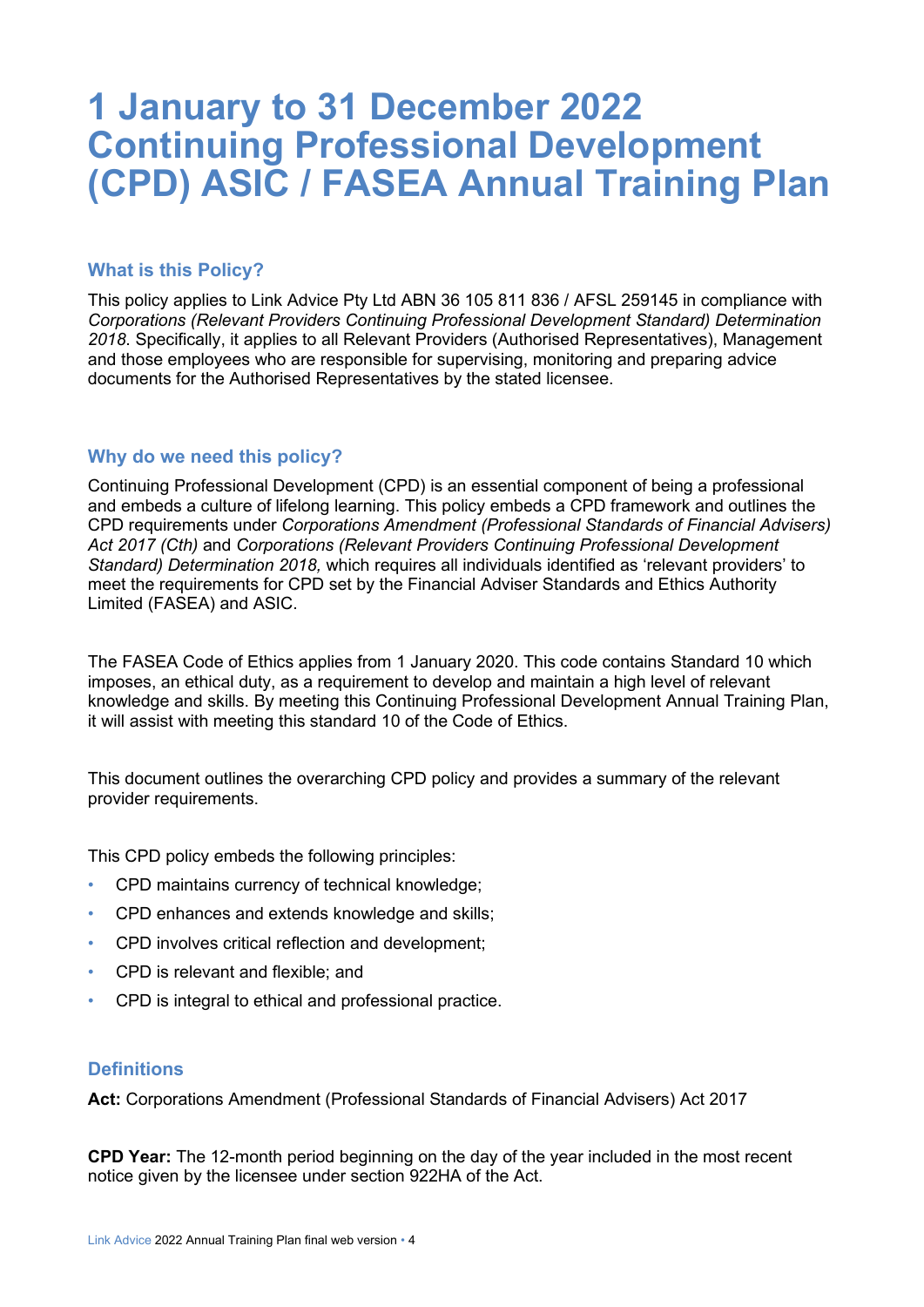**Relevant Provider:** a person is a *relevant provider* if the person:

- (a) is an individual; and
- (b) is:
- (i) a financial services licensee; or
- (ii) an authorised representative of a financial services licensee; or
- (iii) an employee or director of a financial services licensee; or
- (iv) an employee or director of a related body corporate of a financial services licensee; and
- (c) is authorised to provide personal advice to retail clients, as the licensee or on behalf of the licensee, in relation to relevant financial products.

**Provisional Relevant Provider:** a relevant provider who is undertaking work and training in accordance with subsection 921B(4) of the Act.

#### **Formal Relevant Education** - includes any of the following:

- (a) a degree or equivalent qualification approved under the *Corporations (Relevant Providers Degrees, Qualifications and Courses Standard) Determination 2018;*
- (b) a course determined in a legislative instrument under paragraph *1546B(1)(b) of the Act;*
- (c) education or training provided or approved by a professional association; and

(d) formal education or training study towards qualifications or designations relevant to practice as a relevant provider.

**Professional or Technical Reading:** reading of relevant magazines, academic readings or journal articles that is unstructured and does not contain an assessment.

**The Tax Practitioners Board (TPB):** is a national body responsible for the registration and regulation of tax agents, BAS agents and tax (financial) advisers (collectively referred to as 'tax practitioners'). The TPB is also responsible for ensuring compliance with the Tax Agent Services Act 2009 (TASA), including the Code of Professional Conduct (Code).

**Tax Agent Services Act 2009 (TASA):** regulates the personal and professional conduct of registered tax (financial) advisers, and includes obligations relating to maintaining knowledge and skills and taking reasonable care. TASA imposes a mandatory obligation on all registered tax (financial) advisers to have completed CPE that meets the TPB's requirements.

**Tax Agent Services Act 2009 (TASA) CPE Policy:** you must complete a minimum of 60 hours of CPE within a standard three-year registration period, with a minimum of seven hours each year.

ASIC / FASEA have now introduced a new CPD category "5 CPD hours (points) for Technical Competence Tax Specific" which is intended to replace the TPB (TASA) minimum requirement previously 20 CPD points. Link Advice has this new category added from the 2022 CPD training plan period.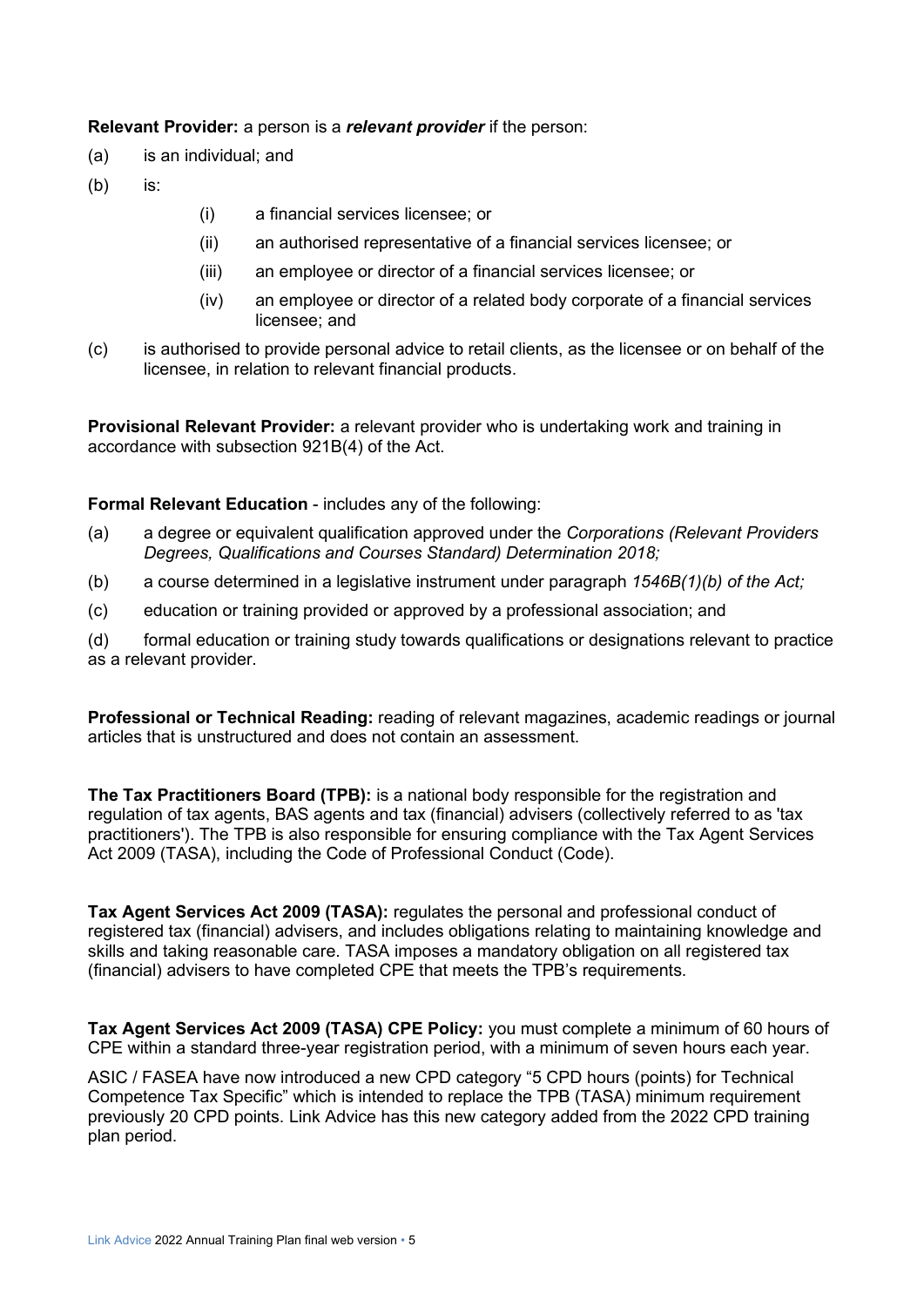The number of CPD hours that FASEA requires per annum is greater than the number of hours that the TPB requires. This means that if you meet FASEA's CPD minimum hours, it is likely to also meet the TPB's CPE requirements provided the CPD activities are relevant to the tax (financial) advice services you provide and do not include undertaking formal qualifications to meet the TPB's registration requirements.

#### **CPD Year**

Link Advice Pty Ltd ABN 36 105 811 836 / AFSL 259145, the CPD Year is 1 January 2022 to 31 December 2022 as per the most recent notice provided to ASIC under *section 922HA of the Corporations Act 2001.*

Traditionally Link Advice's annual CPD training plan is set for the financial year; that is from 1 July to 30 June each year. Due to a change in the Act under subsection 1546E(5), Link Advice have now changed the training period to 1 January to 31 December each year.

#### **CPD Obligations of Relevant Providers**

#### **Total Minimum Target: 40 hours of 'qualifying CPD' per CPD year.**

Qualifying CPD activities must include a minimum in the following areas:

| <b>CPD Area</b>                                      | <b>Minimum Requirement</b> |
|------------------------------------------------------|----------------------------|
| <b>Technical Competence (General)</b>                | 5 hours                    |
| Technical Competence (Tax Specific)                  | 5 hours                    |
| <b>Client Care and Practice</b>                      | 5 hours                    |
| <b>Regulatory Compliance and Consumer Protection</b> | 5 hours                    |
| <b>Professionalism and Ethics</b>                    | 9 hours                    |
| General                                              | 0 hours                    |
| <b>Total Minimum Requirement</b>                     | <b>40 Hours</b>            |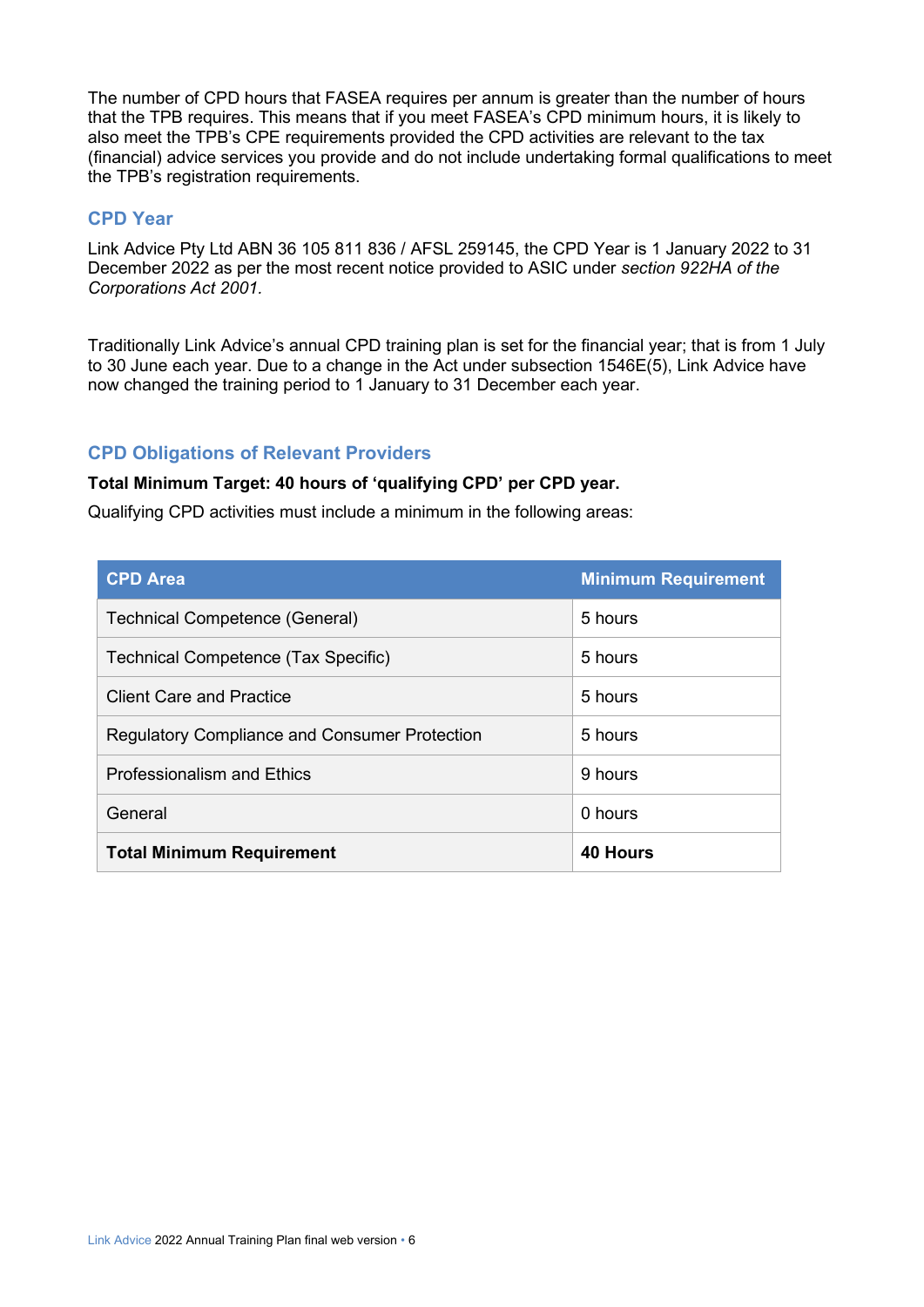#### **CPD Obligations of Part Time Relevant Providers**

For reduced CPD requirements to apply, the relevant provider must be working part-time for the whole of the CPD year and must obtain prior written consent from the licensee.

#### **Total Minimum Target: 36 hours of 'qualifying CPD' per CPD year.**

Qualifying CPD activities must include a minimum in the following areas:

| <b>CPD Area</b>                                      | <b>Minimum Requirement</b> |
|------------------------------------------------------|----------------------------|
| <b>Technical Competence (General)</b>                | 5 hours                    |
| Technical Competence (Tax Specific)                  | 5 hours                    |
| <b>Client Care and Practice</b>                      | 5 hours                    |
| <b>Regulatory Compliance and Consumer Protection</b> | 5 hours                    |
| <b>Professionalism and Ethics</b>                    | 9 hours                    |
| General                                              | 0 hours                    |
| <b>Total Minimum Requirement</b>                     | <b>36 Hours</b>            |

#### **CPD Areas**

A CPD activity must relate to one of the following CPD areas:

| <b>Item</b>    | <b>CPD Area</b>                                         | <b>Definition</b>                                                                                                                                                                                                                                                                                                                   |
|----------------|---------------------------------------------------------|-------------------------------------------------------------------------------------------------------------------------------------------------------------------------------------------------------------------------------------------------------------------------------------------------------------------------------------|
| 1              | <b>Technical Competence</b><br>(General)                | The activity is designed to enhance participants'<br>technical proficiency and ability to develop and provide<br>advice strategies that are appropriate to the objectives,<br>financial situations and needs of different classes of retail<br>clients.                                                                             |
| $\overline{2}$ | <b>Technical Competence</b><br>(Tax Specific)           | The activity is designed to enhance participants' Tax<br>Specific technical proficiency and ability to develop and<br>provide advice strategies that are appropriate and tax<br>specific to the objectives, financial situations and needs<br>of different classes of retail clients. (also covers TASA<br><b>CPE</b> requirements) |
| 3              | <b>Client Care and Practice</b>                         | The activity is designed to enhance participants' ability to<br>act as a client-centric practitioner in advising retail<br>clients.                                                                                                                                                                                                 |
| 4              | <b>Regulatory Compliance</b><br>and Consumer Protection | The activity is designed to enhance participants'<br>understanding of applicable legal obligations and how to<br>comply with them.                                                                                                                                                                                                  |
| 5              | Professionalism and<br><b>Ethics</b>                    | The activity is designed to enhance participants' capacity<br>to act as an ethical professional.                                                                                                                                                                                                                                    |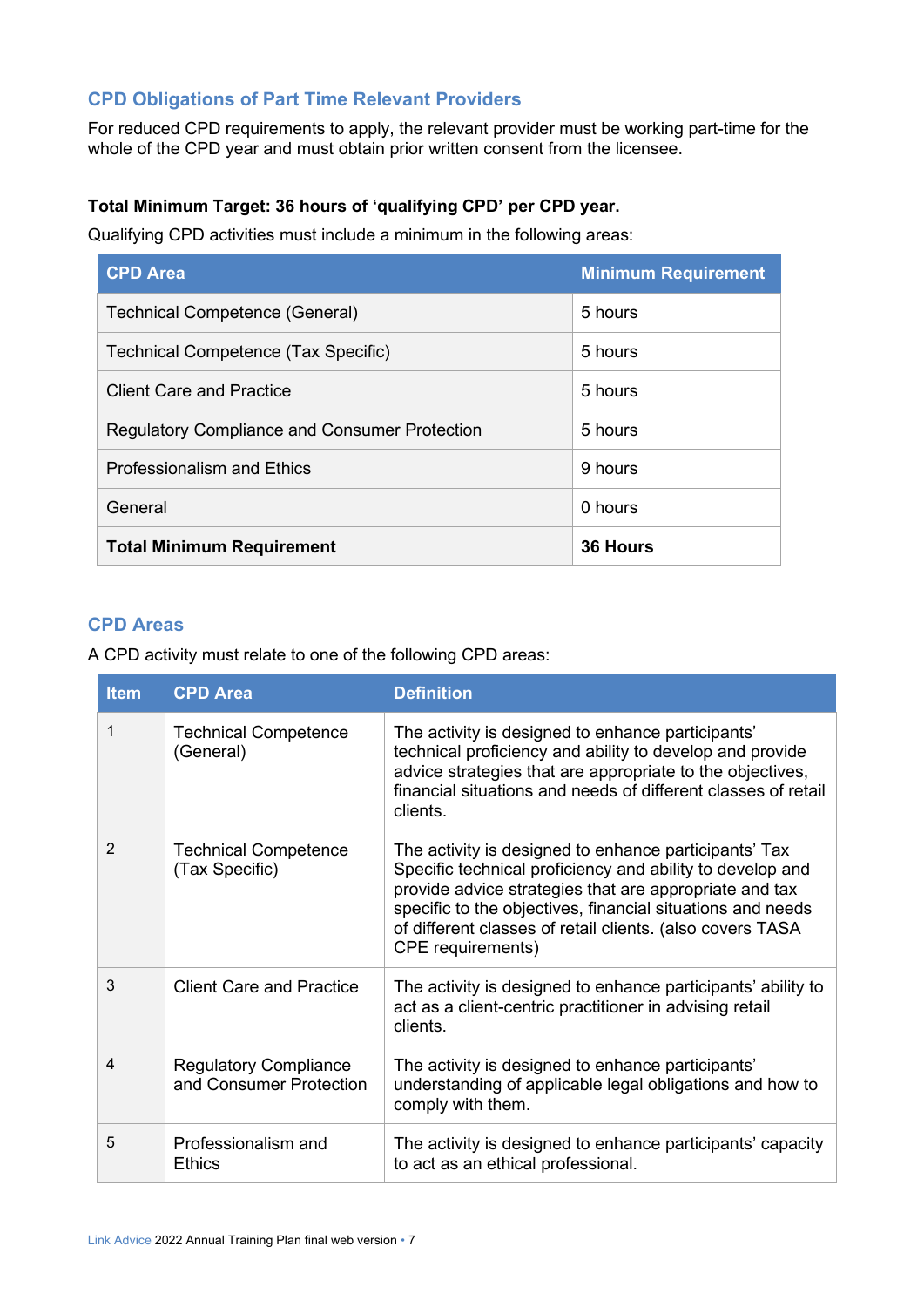| .5 | General | The activity is designed to maintain and extend<br>participants' professional capabilities, knowledge and<br>skills, including keeping up to date with regulatory,<br>technical and other relevant developments, but is not in<br>an area referred to in another item of this table. |
|----|---------|--------------------------------------------------------------------------------------------------------------------------------------------------------------------------------------------------------------------------------------------------------------------------------------|
|    |         |                                                                                                                                                                                                                                                                                      |

#### **Maximum Restrictions**

In any CPD year, no more than the specified hours in each activity below may be counted as follows:

- 30 hours of formal relevant education
- 4 hours of professional or technical reading

#### **Assessment and Approval of CPD plans**

The Training Program outlines the annual training requirements for all representatives operating under the Link Advice Australian Financial Services Licence (AFSL). This program is to ensure that Link Advice meets and complies with its regulatory obligations and to ensure that all Authorised Representatives continue to act in accordance with the best interest principles.

The FASEA Code of Ethics applies from 1 January 2020. This code contains Standard 10 which imposes, an ethical duty, as a requirement to develop and maintain a high level of relevant knowledge and skills. By meeting this Continuing Professional Development Annual Training Plan, it will assist with meeting this standard 10 of the Code of Ethics.

There are a number of layers to the licensee's overall approach to its CPD obligations and the CPD obligations of relevant providers (Authorised Representatives) for whom it is responsible licensee of:

- 1. As a responsible licensee, of a relevant provider (Authorised Representative) who must comply with its regulatory obligations and develop, adopt and implement a CPD policy which may amend at any time.
- 2. The CPD policy is to be written using the ASIC / FASEA CPD standard as guidelines which now incorporates the Tax Agent Services Act (TASA) CPD requirements.
- 3. The CPD plan is approved by Link Advice Rick and Compliance Committee.
- 4. Policy implementation consists of:
- Setup training plan in Kaplan ontrack for each relevant provider (Authorised Representative);
- Notify each relevant provider (Authorised Representative) by email that training plan is now available;
- Notification each month of the CPD articles available for completion within Kaplan;
- How the licensee will assess and approve CPD activities and attribute hours to them;
- How the relevant provider can access and add assessed CPD activities to their Kaplan account.
- 5. Career breaks where a relevant provider has not been practising or authorised as a relevant provider for a continuous period of 2 years or more, the licensee must assess and approve CPD plans for these relevant providers.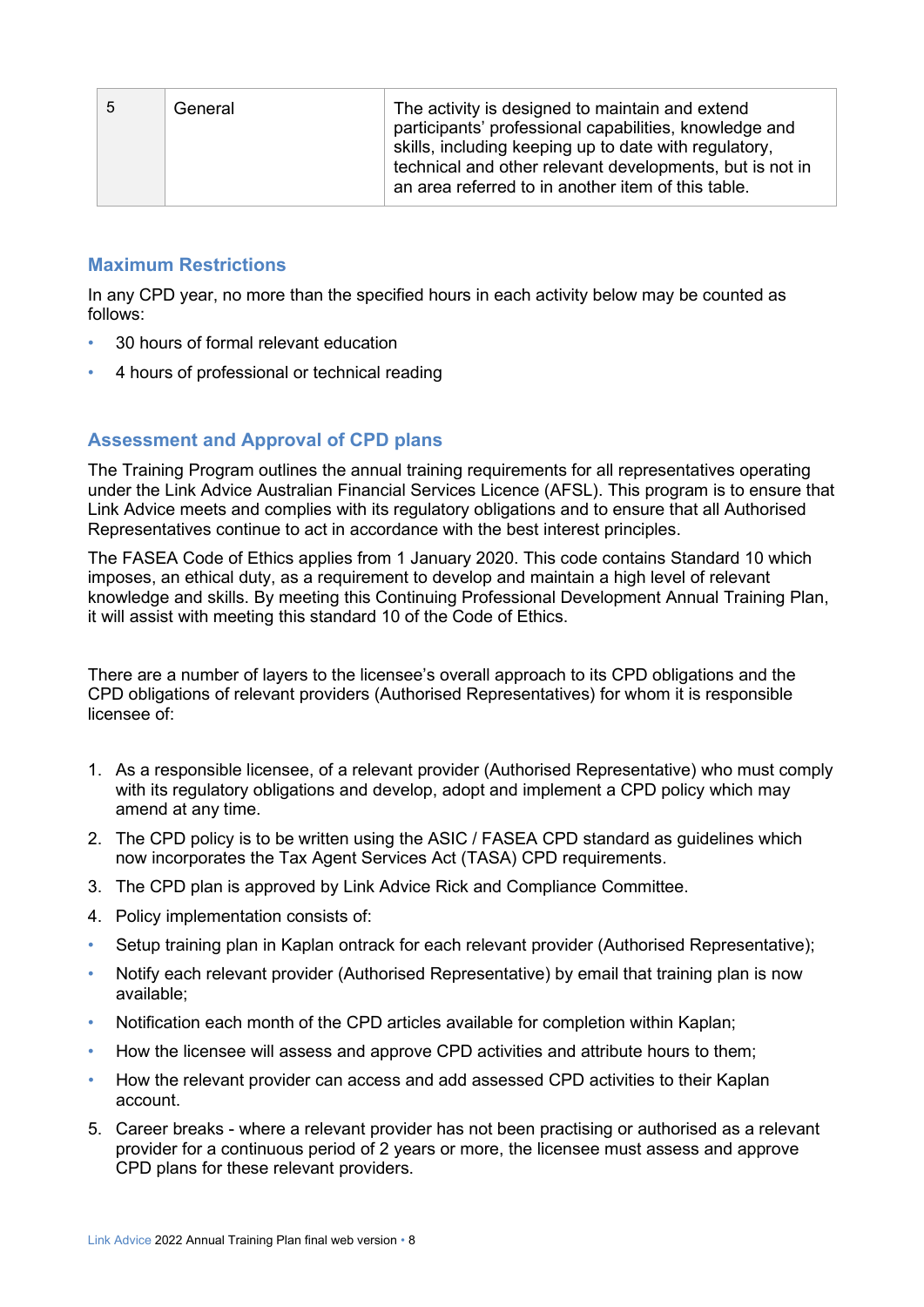6. Provisional Relevant Providers (FASEA) - who are completing their Professional Year are not required to meet CPD requirements in the first CPD year as a relevant provider. The CPD requirements will be pro-rated for the period between the completion of the professional year and the CPD year.

Although FASEA state that the PY person does not need to complete CPD while in the PY year; Link Advice consider this to be essential for meeting the work and structured training hours, therefore we have included it into the PY year plan.

- 7. Monitoring in conjunction with relevant provider Advice Team Manager who has Kaplan supervisor access; Link Advice Education, Risk and Compliance Coordinator and the Link Advice Compliance Manager monitors, reports and provides feedback as each compliance audit is conducted with the Authorised Representative. The Link Advice Risk and Compliance Committee will also monitor the relevant provider (Authorised Representative) through the quarterly meetings held.
- 8. Link Advice prepares a quarterly Compliance Status and Service Standard Report for the client Board of Directors, which outlines the CPD progress of each individual Authorised Representative, demonstrating how each representative is tracking with their training program.
- 9. Record and maintain evidence of CPD completion, the outcomes of and qualifying CPD activities. A record must be kept for at least 7 years after the date it was made.
- 10. Monitoring and updating ASIC Financial Advisers Register where the relevant provider has not met their CPD requirements.

#### **Approval of Qualifying CPD Activities**

CPD activities undertaken by relevant providers must be assessed and approved by the licensee.

FASEA requires the licensee to grant at least 70% of the minimum number of CPD hours (40 hours) spent by relevant providers (Authorised Representatives) (which is 29 hours) must be spent on qualifying CPD activities approved by the responsible licensee.

CPD and TASA training will be provided via Kaplan online training. It is expected that each relevant provider (Authorised Representative) will complete a minimum of 25% of the 40-point allocation, (that is 10 points per quarter) by the end of each quarter.

The licensee considers the following to be an approved as a CPD qualifying CPD activities:

| <b>Activity</b>                                                                                                                                                    | <b>Approval Process</b>                                          |  |
|--------------------------------------------------------------------------------------------------------------------------------------------------------------------|------------------------------------------------------------------|--|
| Kaplan Professional Ontrack content                                                                                                                                | Automatically approved                                           |  |
| Kaplan Professional higher education subjects                                                                                                                      | Automatically approved to a maximum<br>of 30 hours per subject   |  |
| a degree or equivalent qualification approved<br>under the Corporations (Relevant Providers<br>Degrees, Qualifications and Courses Standard)<br>Determination 2018 | Automatically approved to a maximum<br>of 30 hours per subject   |  |
| Professional or Technical Reading                                                                                                                                  | Automatically approved to a maximum<br>of 4 hours of an activity |  |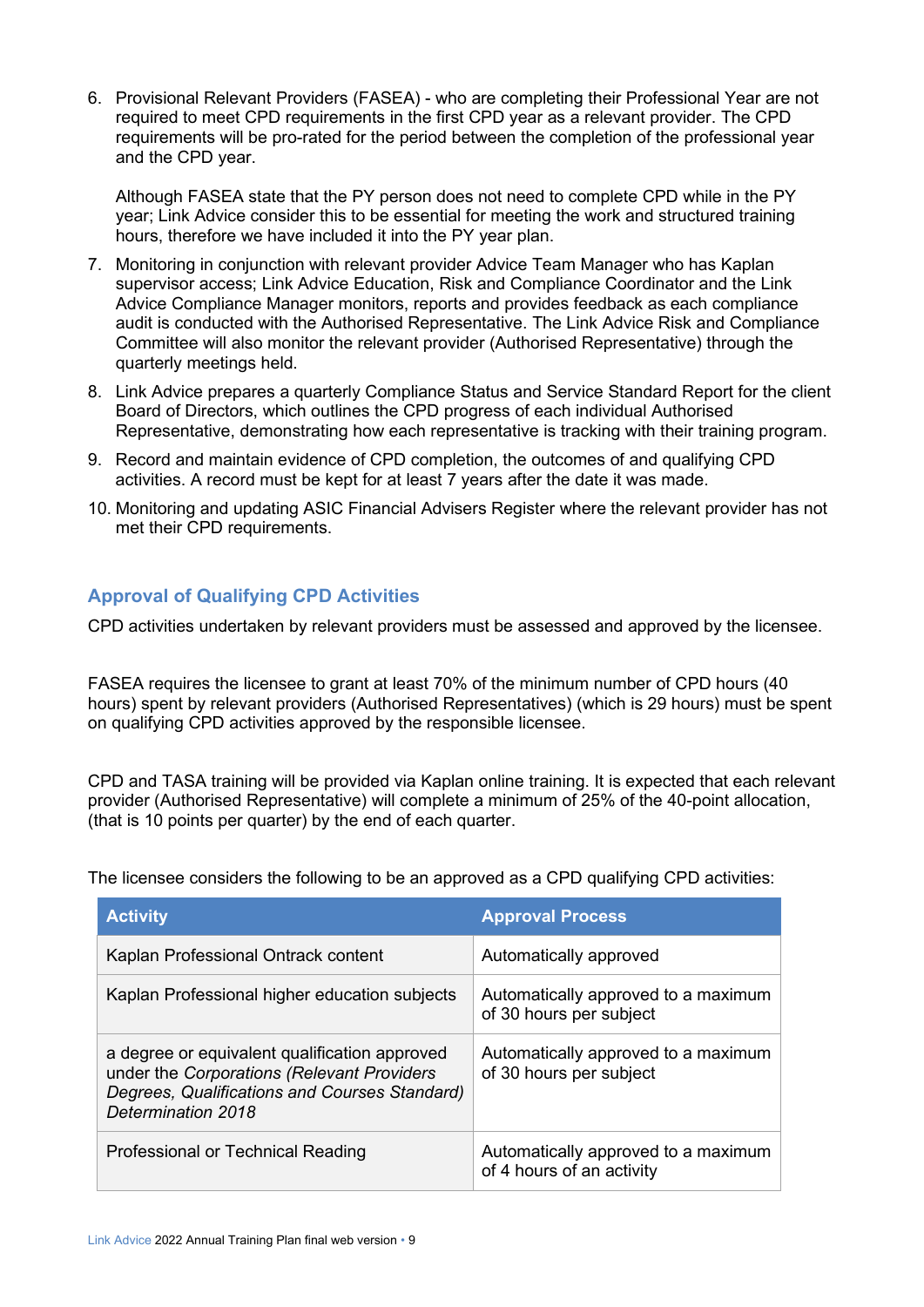| Other types of approved training         | Link Advice Annual Conference;<br>۰                                              |
|------------------------------------------|----------------------------------------------------------------------------------|
| (must have a CPD certificate issued by a | Link Advice Technical Updates;<br>$\bullet$                                      |
| provider that has an assessor ID stated) | Professional Development Days;<br>$\bullet$                                      |
|                                          | Economic updates;<br>٠                                                           |
|                                          | Specific financial products<br>٠<br>seminars;                                    |
|                                          | Webinar presentations;<br>٠                                                      |
|                                          | Approved Products Training; and<br>٠                                             |
|                                          | Compliance Training that has<br>۰<br>been assessed with CPD points<br>allocated. |

All external certificates containing CPD hours are to be emailed to Link Advice Education, Risk and Compliance Coordinator for final approval and uploaded to the relevant providers Kaplan Ontrack CPD account.

#### **Assessment of Qualifying CPD Activities**

A CPD activity must meet and provide evidence of the following requirements to be approved as a "qualifying CPD activity":

- Clearly defined aims and learning outcomes;
- Clearly defined, logical structure that follows adult learning principles;
- Is current, accurate and up-to-date;
- Relates to one of the FASEA CPD areas;
- Is the appropriate learning level and has appropriate technical or practical content;
- Deals primarily with matters related to the provision of financial product advice, financial advice services and financial advice business;
- Is led or conducted by one or more persons with appropriate expertise, academic qualifications and practical experience;
- Enhances advisers' knowledge and skills, and/or contributes to the maintenance of knowledge and skills in areas relevant to the provision of financial product advice and financial advice services;
- Includes one or more of the following: workshop, face-face presentation, multimedia, worked examples, activities, case studies, tips, warnings, and if appropriate, reference to relevant legislation;
- Preference is given to activities with a structured assessment component. Evidence of the successful completion of the assessment is required

#### **Evidence Requirements**

For approval to be granted for a 'qualifying CPD activity' the following evidence is required:

Proof of attendance/completion (e.g. certificate, digital record, transcript), which includes as a minimum: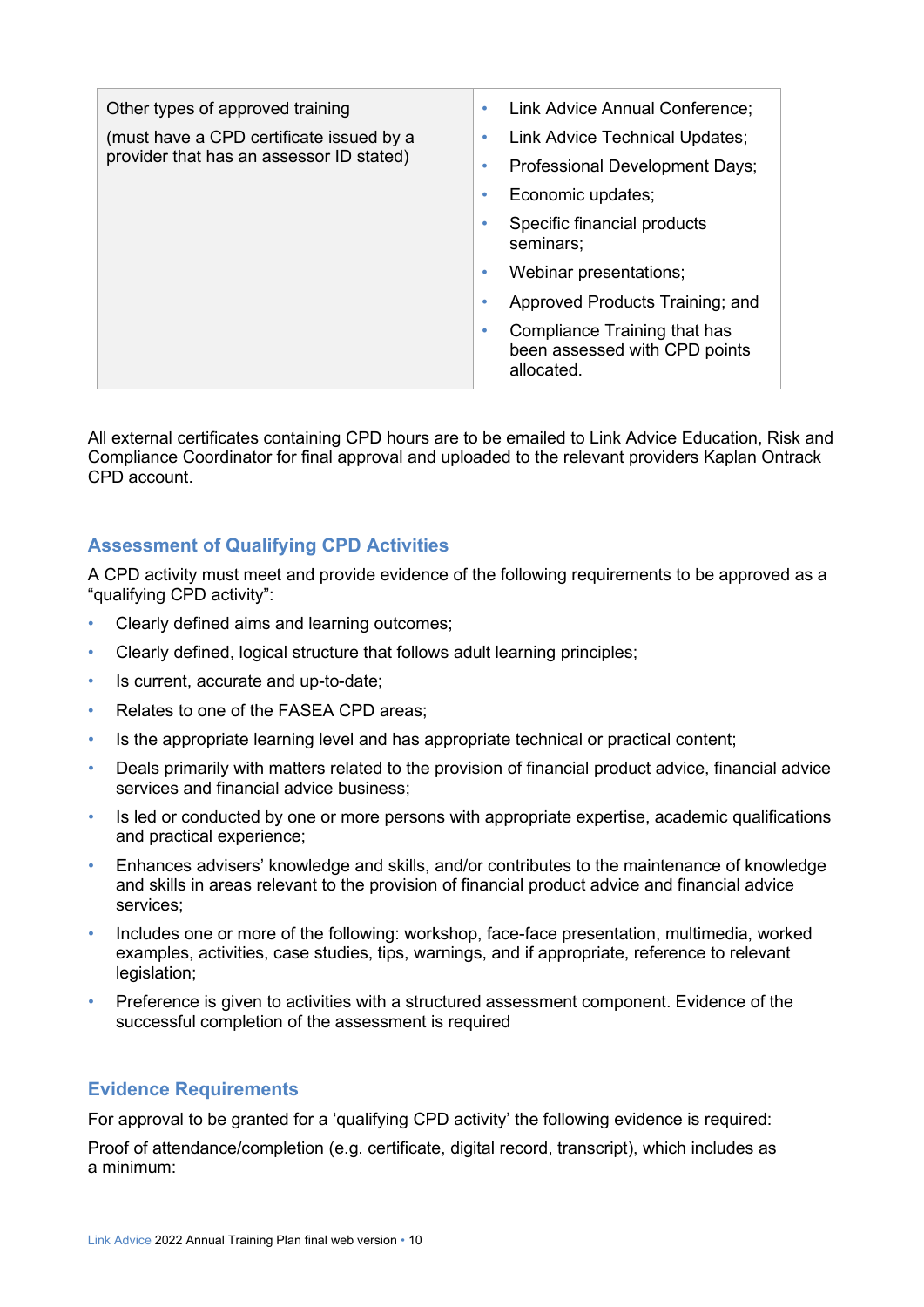- The name of the activity and the provider:
- The date the activity was undertaken:
- An overview of the activity;
- A bio or CV of person(s) who developed or presented the activity, including academic qualifications and experience;
- The CPD area to which it relates;
- The duration in minutes/hours of the activity; and
- The letterhead and/or signature of the provider or an appropriate authorised person.

#### **Allocation of Hours**

CPD hours will be assessed and allocated on the estimated time taken to complete all content components (including video and/or multimedia) *plus* the completion of the assessment, on the basis of a 'reasonable person', with the appropriate knowledge.

#### **Record keeping**

The Kaplan Professional Ontrack platform will be used to record the completion of CPD activities. CPD plans will specify each relevant provider's:

- individual overall CPD target:
- minimum requirements in each CPD area; and
- any other specific requirements that must be met
- The platform will monitor individual progress and provide reporting.

For CPD activities undertaken and completed outside the Ontrack platform, each individual relevant provider is required to submit evidence for assessment and approval to Link Advice Education, Risk and Compliance Coordinator for final approval.

It is the relevant provider's responsibility to maintain complete and accurate records within Ontrack.

#### **Career Breaks**

If a relevant provider has not been practicing or authorised as a relevant provider for a continuous period of 2 years or more, then they must comply with the following career break requirements.

Link Advice Pty Ltd must approve the relevant providers CPD plan for the first CPD year prior to resuming practice. Their first CPD plan may require additional CPD hours be completed to ensure Link Advice Pty Ltd is satisfied that it is appropriate to address gaps in the relevant provider's competence, knowledge and skills arising from the relevant provider's absence from practice.

#### **Extenuating circumstances**

For those that affected by illness, medical conditions, disability or parental leave, Link Advice Compliance Manager will discuss and assess each individuals circumstance. As a result of this assessment an individual approved CPD plan may be provided for these relevant providers.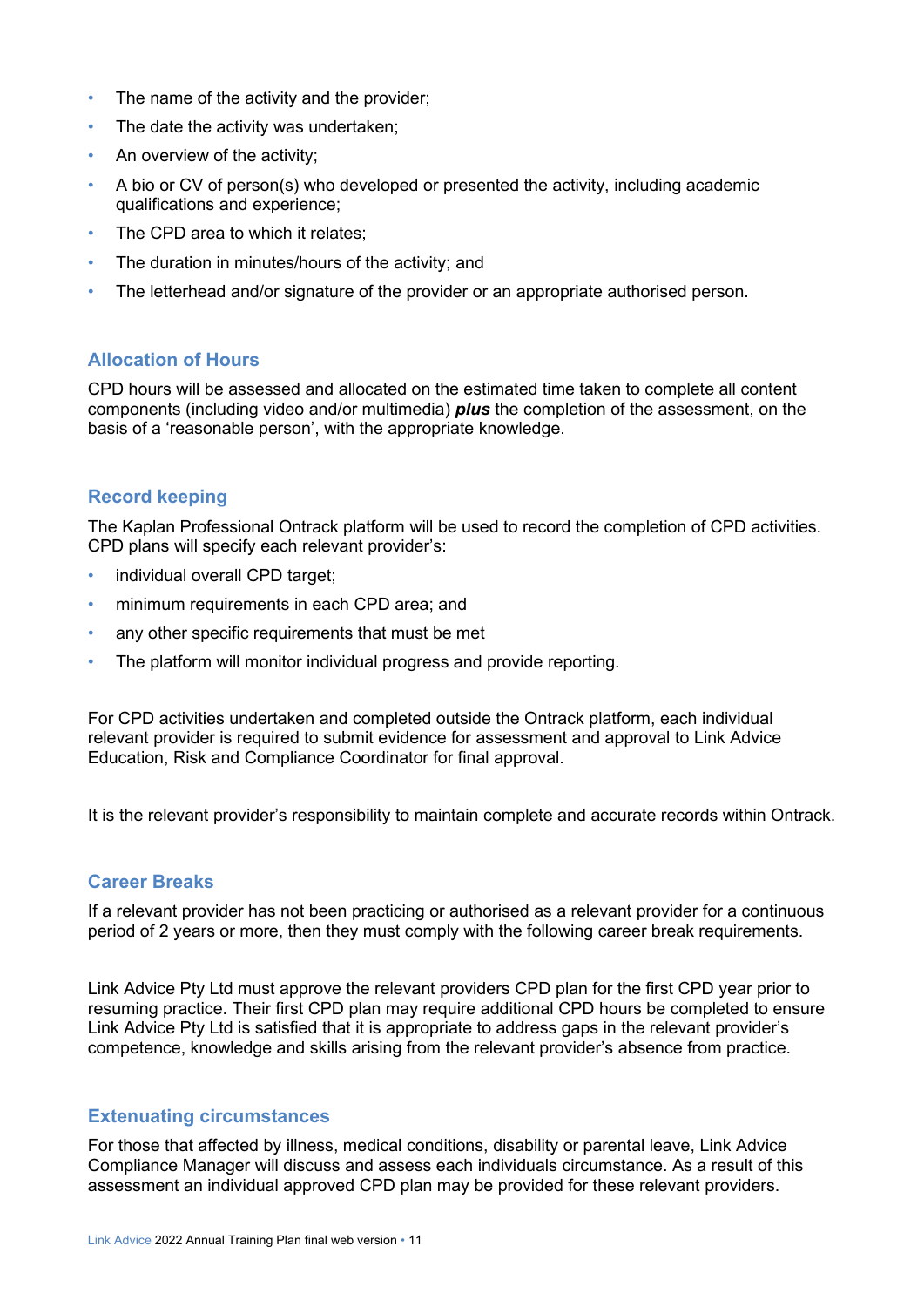#### **Provisional Relevant Providers**

FASEA state that Provisional Relevant Providers who are completing their Professional Year are not required to meet CPD requirements. In the first CPD year as a Relevant Provider, CPD requirements will be pro-rated for the period between the completion of the professional year and the CPD year.

Although FASEA state that the PY person does not need to complete CPD while in the PY year; Link Advice consider this to be essential for meeting the work and structured training hours, therefore we have included it into the PY year plan.

#### **Existing Relevant Providers new to Link Advice Pty Ltd AFSL 258145**

Each new Relevant Provider to Link Advice are subject to Link Advice pre-employment screening process, which is based upon the applicant's documentation, including the assessment of all CPD training that the Relevant Providers has undertaken both in previous and current roles. The compliance screening and the new Authorised Representative checklist requirements are to ensure that Link Advice AFSL requirements are met in relation to the Corporations ACT 2001 (Section 912A). The relevant providers existing CPD will be taken into consideration and where deemed suitable it will be integrated (if not already) into the existing Link Advice ASIC / FASEA CPD training year.

#### **Monitoring**

Monitoring of the completion of CPD requirements by each Relevant Provider will be undertaken using the reporting functionality of Ontrack on a quarterly basis, with articles issued monthly.

The key compliance personnel, the Compliance Manager, Quality Assurance & Compliance Officer and the Client Education Risk and Compliance Coordinator ensure that all Link Advice licensee obligations are met.

In conjunction with your Team Manager; the Compliance Manager regularly monitors, reports and provides feedback as each compliance audit is conducted with the Relevant Provider and your manager. A summary will be included in these audit reports which will include recommendations and/or actions the Relevant Provider must implement in a specified time.

Relevant Providers are regularly monitored, and the results are reported quarterly to the Link Advice Risk and Compliance Committee and also the Link Advice Board. Link Advice prepares a quarterly Compliance Status and Service Standard Report for the client Board of Directors, which outlines the CPD and TASA progress of each individual representative, demonstrating how each representative is tracking with their training program.

Link Advice annual CPD training plan is implemented to all Relevant Providers (Authorised Representatives) at the start of each calendar year. These plans are monitored quarterly and upon compliance audit; and where it is identified either by their direct manager or our Compliance Manager that the Relevant Provider requires further development; then an additional plan is set at that time and this is monitored until the provider is released from the additional plan. It is considered that the Annual CPD plan applies to each Relevant Provider at all times and must be completed within the required time frame.